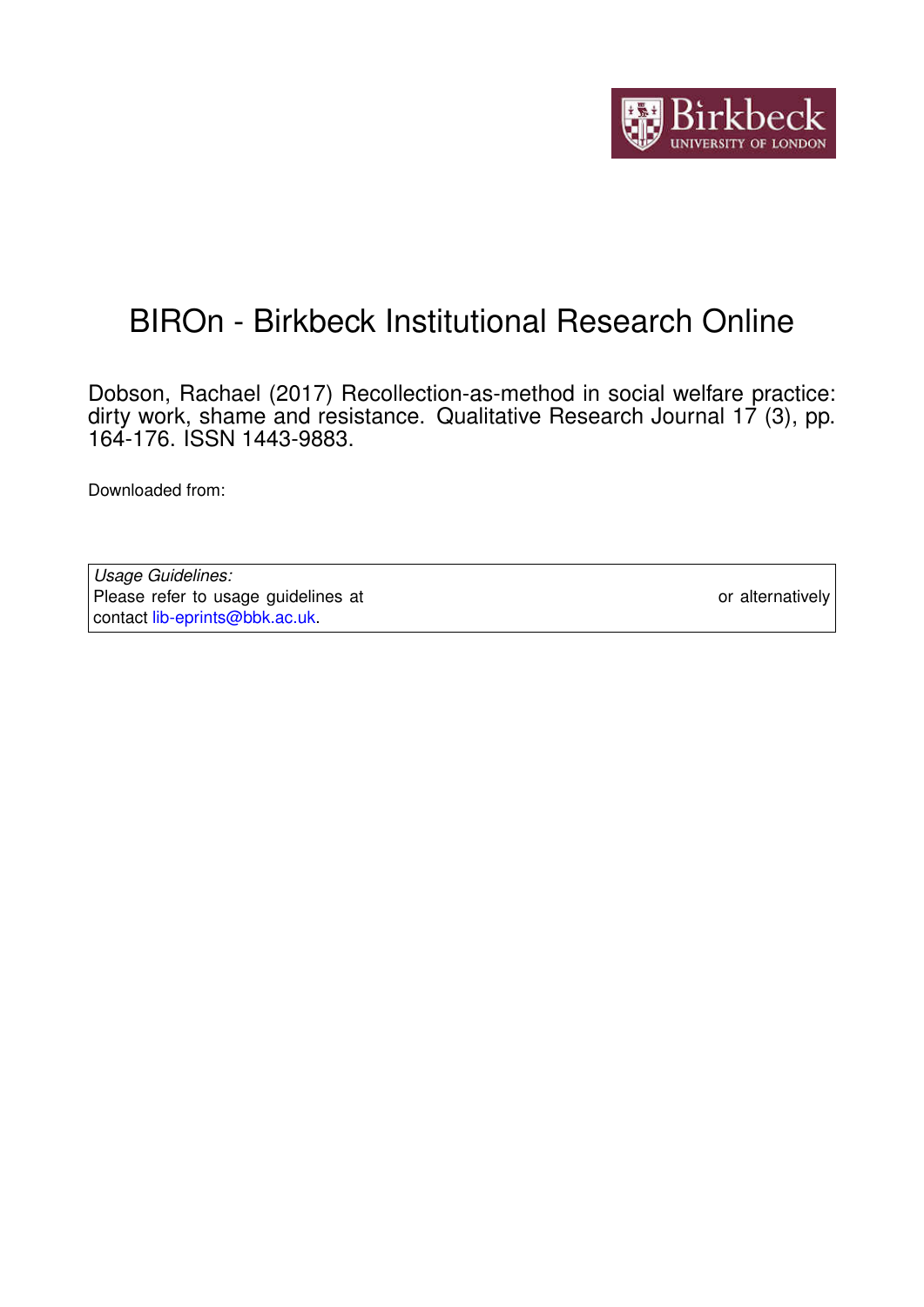#### **Author,** Rachael Dobson

**Title,** Recollection-as-method in social welfare practice: dirty work, shame and resistance,

# **Journal,** Qualitative Research Journal

### **Abstract**

Purpose – The purpose of this paper is to introduce a methodology for critical welfare practice research, "recollection-as-method", and to use this to demonstrate the social relations of social welfare institutions.

Design/methodology/approach – The paper analyses a series of personal recollections from the author's experiences of academic life and welfare work to establish a methodology for critical welfare practice research. This uses concepts memory, dirty work, shame and complicity, and is grounded in critical feminist and critical race work, and psychosocial and socio-cultural approaches to governance.

Findings – The paper establishes a methodology for critical welfare practice research by demonstrating the significance of using an ontologically driven approach to governance, to achieve a realistic and complex understanding of statutory welfare work.

Research limitations/implications – Recollections are post hoc narrations, written in the present day. The ethics and robustness of this approach are deliberated in the paper.

Practical implications – The focus of the paper is on statutory welfare practice that involves the assessment and regulation of homeless people. Principles and arguments developed in this paper contribute to reflective and reflexive debates across "front-line" social welfare practice fields in and beyond homelessness. Examples include assessment of social groups such as unemployed people, refugees and asylum seekers. Arguments also have application for criminal justice settings such as for prison work.

Social implications – This foregrounds practitioner ambivalence and resistance in order to theorise the social relations of social welfare institutions.

Originality/value – The recollection-as-method approach provides a methodology for critical practice research by demonstrating an alternative way to understand the realities of welfare work. It argues that understanding how resistance and complicity operate in less conscious and more structural ways is important for understanding the social relations of social welfare institutions and the role of good/bad feeling for these processes. This is important for understanding interventions required for anti-oppressive social change across the social worlds of policy-practice life.

# **Keywords**

Resistance, Emotions, Welfare, Power, Shame, Agency, Reflexive, Memory, Dirty work, Psychosocial, Insider, Recollection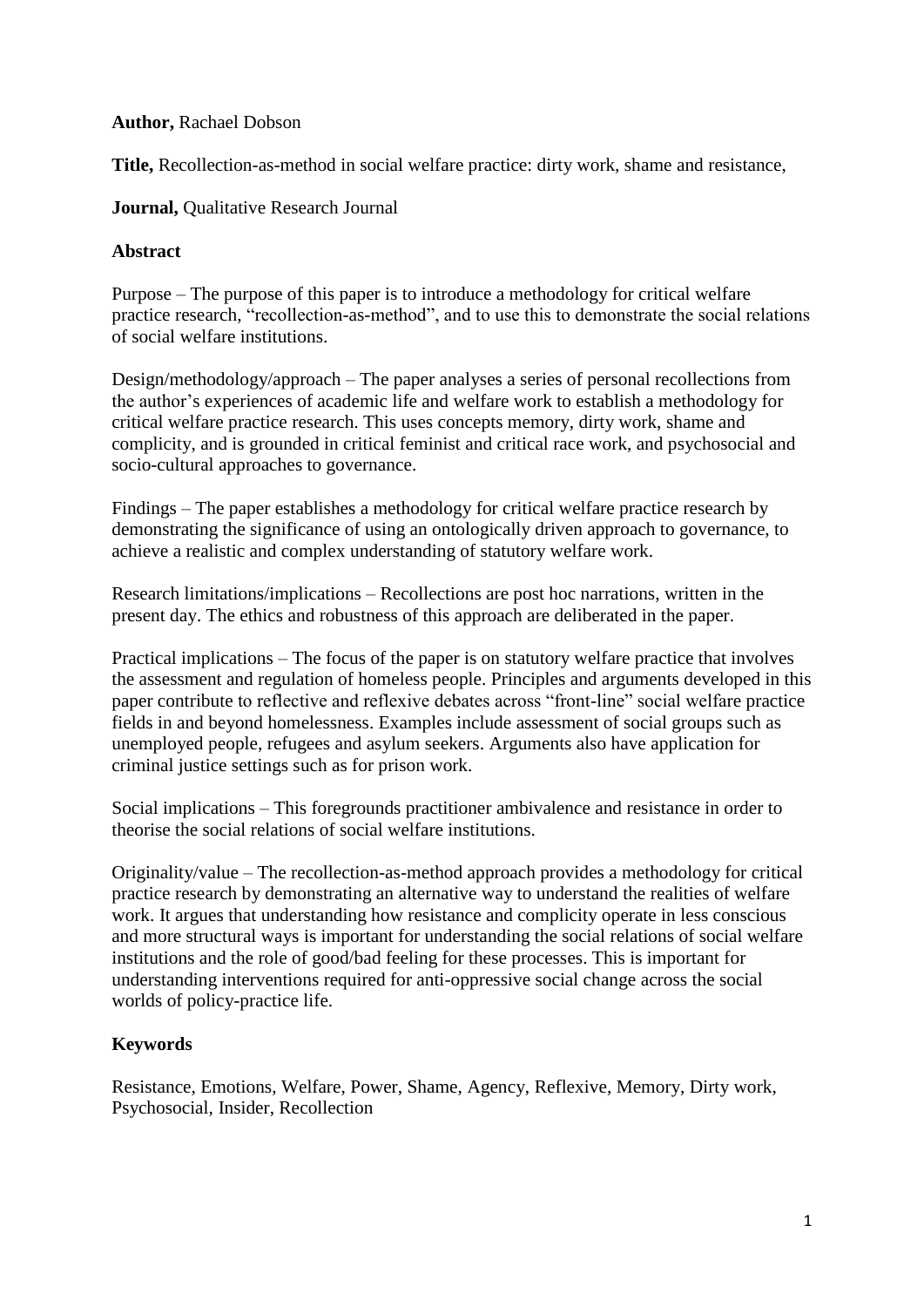## **Introduction**

"Now that you have finished, you can go and find out what social policy is really like."

A lecturer said this to me on the day that I graduated from a social policy undergraduate degree in the summer of 2003. I remember it clearly. We were walking out of the arched door of a grand building surrounded by people following the ceremony, the sun was shining, and I was confused. The moment has stuck with me through my 20s when I worked as a practitioner and manager for a local authority, and going into my 30s as I have carried out research and teaching on social welfare institutions. I remember that it was said confidently, with certainty and surety, and that it jarred hazily. "I've just finished my degree. Why are you telling me that there is a world I don't know about? And it's a world I should know about shouldn't I? Because I have just spent three years thinking and writing about it". The investment in the study of social policy and welfare as something distinct from real-life is something that I have held on to as a point of interest. How does a subject field that purports to reveal lived inequalities, and which holds ambitions for social change, become caught up in binary narratives? If one world is "real", what is the other world?

To respond to these questions, the paper moves beyond exploration of borders between intellectual theory or policy intentions on the one hand, and real-world practice on the other. Instead it uses personal recollections from statutory welfare work, specifically UK homelessness practice, to develop a methodological device; recollection-as-method. The purpose of this is to explore dynamics of shame and complicity (Probyn-Rapsey, 2007), and to understand these as constituted by, and constitutive of, the social relations of social welfare institutions. Here, shame is conceptualised as dynamic, interactively produced and relational phenomena linked to both presence (I am ashamed of what I have done) and absence (why do not I feel ashamed?) (Tomkins, 1995), capable of producing collapse into the self, but also reparative motivation and connection with self and others (Probyn, 2005). Engagement with shame in personal experiences has enabled an ontological approach to the realities of social welfare work.

Recollections are based on my experiences of working in a metropolitan local government homelessness department in the north of England, which I entered, a 22-yearold middle-class white woman, in the same city where I had just completed my undergraduate studies. They are selective encounters with practice colleagues, customers and academic peers, which span a nine-year period where I was a full-time practitioner (2003-2005), practitioner and researcher (2005-2010), and a full-time academic researcher (2010-2012). As a practitioner I assessed "customers" (terminology that describes the users of services) entitlement to resources on the bases of housing legislation. I also managed temporary accommodation provided to customers should they achieve "homelessness status" under the law. My undergraduate engagement with social inequalities did not prevent me from pursuing the job. Aside from that push from my lecturer, the work felt consistent with an extended maternal family history of working for the state as social workers, teachers and nationalised utility companies. I later studied the homelessness department as part of my doctorate and thereby became an "insider" researcher (Dobson, 2009). Recollections were first written in 2014, rather than drawn from at-the-time journals and did not form any part of my doctoral research.

The structure of this paper is as follows. First, underpinning principles for the recollection-asmethod approach are explained. Second, contextual detail about the activities of the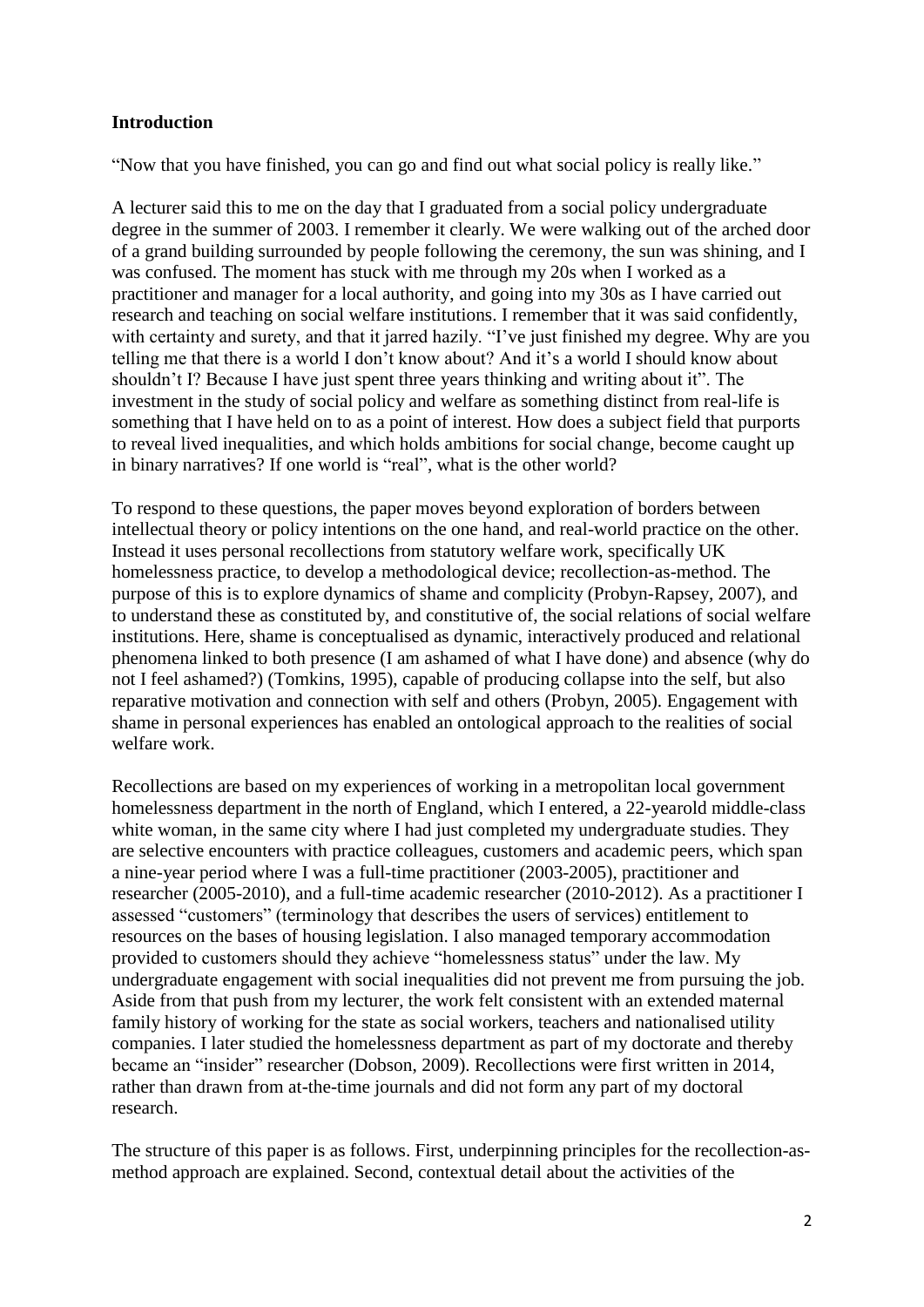homelessness department and their relationship to power, "bad" feeling and dirty work are outlined. Next, five recollections are listed. Finally, critical feminist, critical race, psychosocial and cultural approaches to state materialities, power and the emotions (Fortier, 2017; Hunter, 2015; Probyn-Rapsey, 2007) are brought to the recollections. The paper concludes by arguing that recollection-as-method provides an ontologically driven qualitative methodology for critical practice research.

### **Recollection-as-method: key principles**

Recollection is defined as a subset of memory (Bergson, 1911), or as the agency of memory because it relates to the action of remembering something (Hustvedt, 2011). Memory and recollection are contested and dynamic phenomena, claimed as imaginative reconstructions without discrete origins (Wilson, 2011). They are stories, remembered explicitly but formed unconsciously (Hustvedt, 2011), their meanings grounded in present feelings, rather than reproductions from the past (Leys, 1994; Bergson, 1911). It is well established that critical feminist, critical race, subaltern and postcolonial scholars have used memory and personal experience to unpick knowledge construction through the knowledge/power relation (see Spivak, 1988). In particular, Black feminist scholars pioneered the use of personal and bodily experience, documenting memories and encounters to build theoretical insight (see Nayak, 2015 on Lorde, 1984; Moraga and Anzaldúa, 1983). These identify the specificity, individuality and multiplicity of human subjectivity within, and as constitutive of, institutional, social, cultural, economic and political relations, to argue for the locatedness of personal and collective experience (Lewis, 1996, 2009; Rich, 1986, Mohanty, 1992). Feminist memory-methodologies have since been inspired by these insights, such as for "memory work" (Onyx and Small, 2001; Haug, 1987); a collective process that embeds theory in personal experience (Kitchen et al., 2016).

Elsewhere critical feminist and critical race scholars have used psychoanalytic and psychosocial approaches to unpick reflexive personal engagement with memory and affect. Liz Bondi (2005, p. 442) argues that one way to understand the emotions is to explore what we experience as our own emotional life. She suggests that the act of writing can prise open a space to make new "sense" of oneself in relation to a myriad of relationships. When Bondi describes this "sense-making" as simultaneously "thought, embodied and abstract, affective and emotional, performative and representational, personally experienced and relational" (p. 444), she moves beyond introspective diarist acts of self-examination to explore human actors' unconscious dynamics and relationships between their inner and outer worlds. Bondi conceptualises affect as intrinsically relational, encompassing senses, feelings and bodily sensations, such that the emotions are not properties of any one individual but part of the flow of emotions between and among people. This flow represents a "between-ness" that is constitutive of relationships (Bondi, 2005, p. 441). This psychoanalytic approach to the emotions is also used to understand the relational enactment of subjects and objects that include phenomena associated with state structures (e.g. human actors, policy, legislation, the state), such as for Ahmed's (2004) affective economy. Ahmed prioritises exploration of how emotions circulate, as well as what they do, to develop an ontologically informed account of human experience and social structures. The recollection-as-method approach is grounded in these intellectual interventions.

In the present paper, recollections are described in a considered way, through efforts to avoid clichés, to include relevant detail, and to be attentive to bodily sensations (Cornforth et al., 2012). People involved in the recollections have not consented to the present analysis of their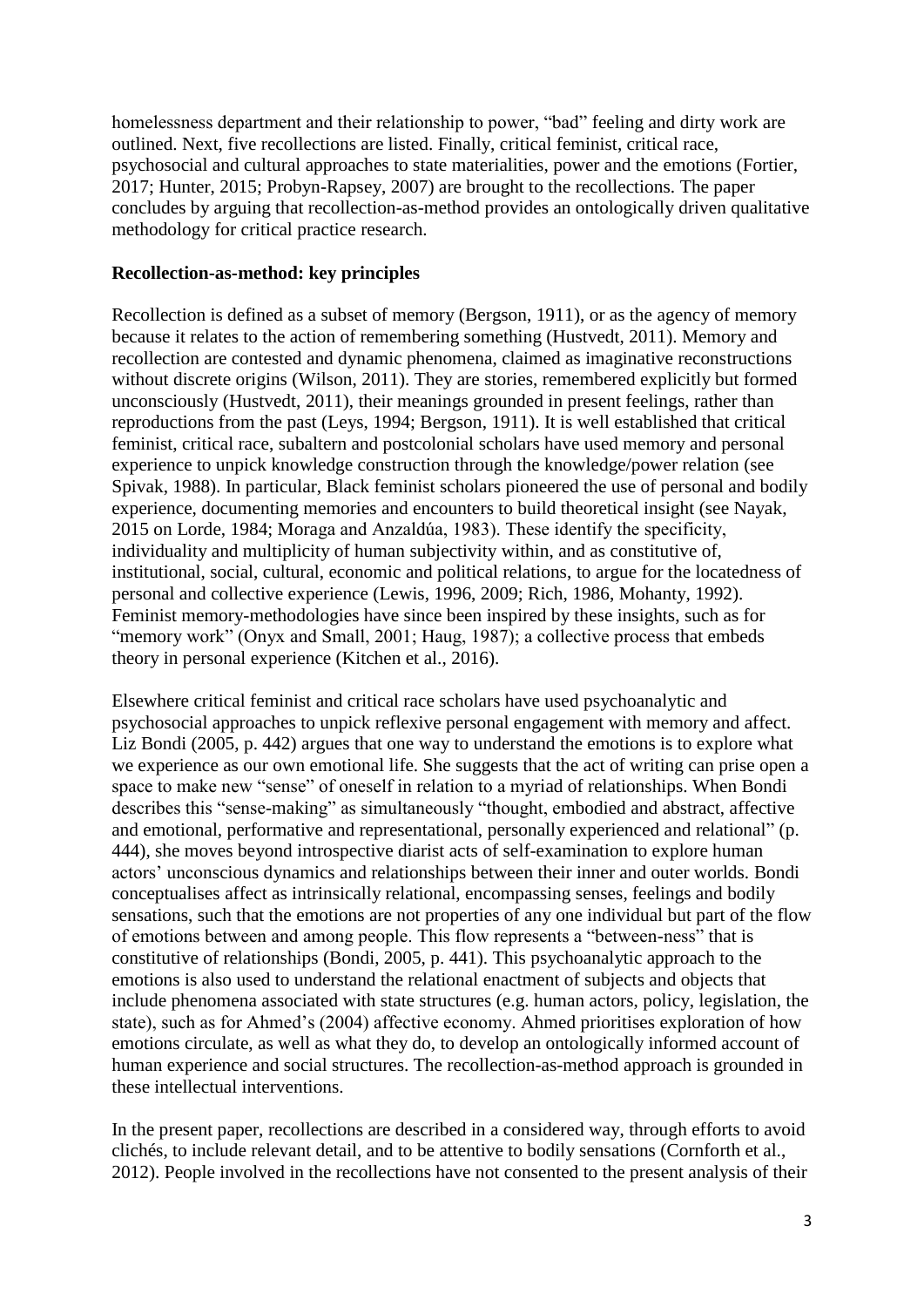actions and there has not been an attempt to confirm the veracity of these. This of course carries ethical implications, which necessitate careful use of the data. All names and organisations are anonymised. There is emphasis on describing my reactions within encounters as opposed to speculation about the motivations of other people (Lewis, 2009) and I remain accountable for article content. In recognition of how I have limited control over how recollections are understood by others, it is worth being explicit about problematic interpretations. For example, recollections could be read as individualisingly universalistic (my experiences are all workers' experiences) or subjectively particular (my experiences are only my experiences), victimized (I had no control), persecuted (I am not that bad), oppressive (I am bad) or reparative (I did something bad but now I know better). A starting point for working against these more reductive analyses, and towards a more social and relational critique, is to revisit my "insider" status (Dobson, 2009).

"Insiderness" describes how shared institutional experiences with the researched shapes research processes. The concept differs to standpoint theory which is more commonly associated with researching people with shared social identity, such as for gender (Hekman, 1997). Critical approaches show that the concept is seductive but problematic. The insider outsider binary denies the sorts of temporalities, multiplicities, intersectionalities and relationalities that guide us towards a more complex appreciation of human subjectivity and social reality. It flattens institutional spaces and the relations that make them, disavowing hierarchies that enable and deny access to a range of people, experiences and knowledge at any one time. It also rejects human actors' capacities to work with and across difference on the bases of their varied and related personal, biographical and professional experiences, identifications, subjectifications, representations and positionings (Hunter, 2003; Lewis, 2000). It regards researcher and researched as human actors who are subsumed only by singular identifications (the organisation/the professional identity), and as exposed and always-already knowable to each other, rather than understanding that researchers will encounter multiple and variable points of infinite and interchangeable connectiondisconnection or "transitory spaces" (Mullings, 1999, p. 340) because of institutional actors' complex and non-unitary self- and subject-hood (Hoggett, 2006).

I have previously contended that insider experiences result in refusals to see and hear certain voices and perspectives on the bases of their specific engagements and investments with whatever the "inside" represents to them (Dobson, 2009). However, in the present paper I argue that "being there" worked as an ontologising orientation to the world, supporting reflexive post hoc engagement and "sense-making" (Bondi, 2005) with questions of reality/ unreality in social welfare institutions outlined at the start of this paper.

Engagement with questions of reality in social welfare research is commonly found in desires to uncover how everyday practices are "in fact" messy and create "drift" from policy, legislation or state intentions. Such approaches are used to develop improved systems in an operational or technocratic sense, or identify social and political forces that bear down on welfare workers' power and agency, which they comply with and/or resist. One effect of this is that subjects and objects of welfare work (e.g. practitioners, service users, local government, policy, legislation, the state) are constructed as material and hierarchically ordered entities outside of the everyday agency and actions of welfare workers (Dobson, 2015). Following this, understanding "hidden" experiences as realities (e.g. day-today encounters, conscious/unconscious feeling states) is important because it demonstrates the role of emotions in the social relations of social welfare institutions. Socio-cultural and psychosocial approaches to governance are central to this argument.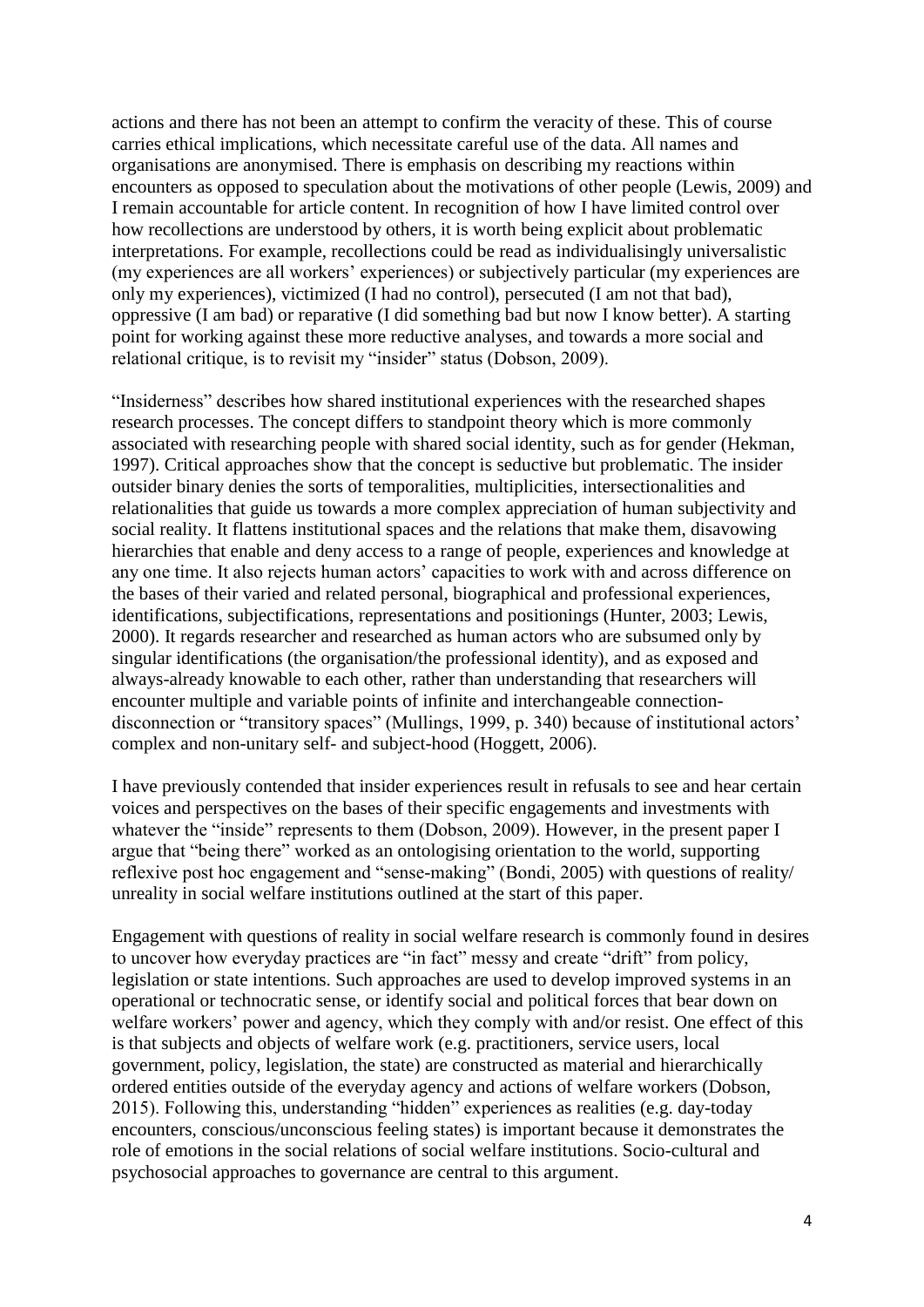Starting with the latter, psychosocial approaches demonstrate that institutional realities are shaped relationally and intersubjectively. A psychosocial approach to human agency and the emotions understands welfare workers as embodied subjects who actively constitute the everyday of their working environment via processes of construction and negotiation that are material, symbolic, social and cultural and emotionally and physically felt (Gunaratnam and Lewis, 2001, p. 133). This approach understands all people involved in social welfare institutions as non-unitary actors, whose actions and engagements with different objects are driven by less rational and more unconscious and ambivalent aspects, experiences and orientations across their social worlds (Hoggett, 2006). Understanding agency and actions psychosocially demonstrates how social welfare institutions come into being, are maintained, are permitted to evolve, and the human investments associated with these processes, as well as how they "act back" to dynamically and relationally structure human agency and subjectivity (Froggett, 2002). As psychosocial scholar Paul Hoggett (2006) has argued, a critical approach to social welfare institutions understands these inner and intersubjective dynamics, as opposed to the stated "primary task" of an organisation (e.g. to care, to support, to assess), as the realities of welfare work that deserve attention from researchers.

Psychosocial arguments resonate with critical socio-cultural approaches to governance, which demonstrate that when practitioners resist entities like policy, legislation and social welfare institutions (e.g. because they are oppressive to service users), they do not just subvert these phenomena, but rather re-work them (Barnes and Prior, 2009). There is now a body of poststructural and Actor-Network Theory informed work that highlights the peopled, performative and relational nature of these phenomena to expose their multiple and contested realities, effects, directions and meanings (Clarke et al., 2015; Law and Singleton, 2014). The emotions, as a methodological and conceptual tool, have entered these debates (Newman, 2012). Significantly, these realities, effects, directions and meanings are not benign and more recently, critical feminist, critical race and psychosocial approaches have used in-depth ethnographic and/or biographical methods to demonstrate how and why particular realities cohere in governing practices and structures.

For example, Anne-Marie Fortier's (2017) psychic life of policy argues that state interventions shape individuals/social "groups" relations to each other through practices and judgments that establish unequal access to material resources, and they also structure practitioners' ambivalent relations to a range of subjects and objects associated with this work. Fortier draws on Shona Hunter's theorisation of state relationalities, which argues that welfare workers' struggles with institutional others and their more internal ambivalence, are means of producing the state practically bringing people/entities together and morally by positioning policy and practice actors via "good"/"bad" feeling (Hunter, 2015, p. 173). Taken together, socio-cultural and psychosocial approaches to governance demonstrate that human experiences, agency and action in social welfare institutions are not just representative of a world "out there", they are constitutive of it (Lewis, 2000). The contribution of these works is that they go further than just tracking the constitutive people and parts of state phenomena by demonstrating how power and the emotions are central to the ways that governing structures are materialised and imagined, the forms they take, the inclusions/exclusions these engender, and what these social orders are in the service of. These works are revisited after the next section, which engages with the relevance of Hunter's "good"/"bad" feeling by identifying dynamics of power and dirty work in statutory homelessness practice.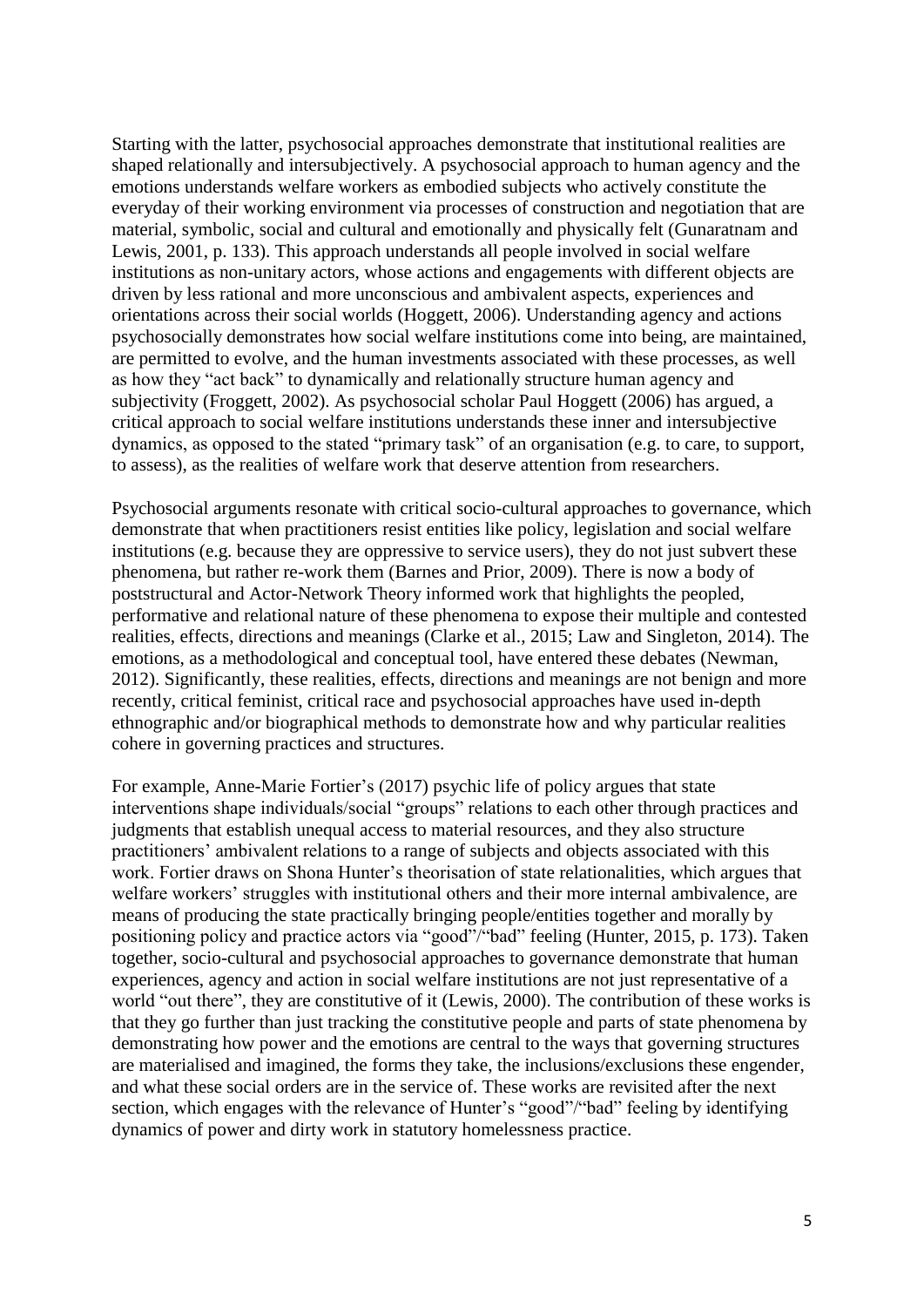## **Power, dirty work and recollections**

1

Local government homelessness departments can be conceptualised as "Cinderella" services because of their association with administrative practice and lower status as compared to other welfare professions<sup>1</sup>. Historically, their remit is to establish entitlement to resources under housing legislation. At the time of my employment this involved assessing customers' needs in a Housing Act 1996 part VII assessment, by way of reference to five "tests" (see Table I). Passing tests 2-5, rather than being "just" homeless, was required to achieve "statutory homelessness status" and secure temporary accommodation and permanent rehousing<sup>2</sup>. The role of local government practitioners in enabling or denying resources is long recognised by advocates and researchers, in part because the number of customers achieving "statutory homelessness status" are low when compared to the levels of homeless people in the UK (Crisis, 2016).

| <b>Test</b>                  | <b>Explanation</b>                                          |
|------------------------------|-------------------------------------------------------------|
|                              |                                                             |
| 1. Are you homeless?         | Demonstrate loss or lack of accommodation                   |
|                              |                                                             |
| 2. Are you eligible for      | Prove national identity and citizenship                     |
| statutory services?          |                                                             |
| 3. Are you in Priority Need? | Demonstrate vulnerability                                   |
|                              |                                                             |
| 4. Are you (Un)Intentionally | Demonstrate that a loss or lack of accommodation is not the |
| homeless?                    | result of a deliberate act or omission                      |
| 5. Do you have a Local       | Demonstrate a designated period of time as resident in the  |
| Connection?                  | local authority presented to as homeless                    |

#### **Table 1.Tests to establish entitlement under a part VII assessment, Housing Act 1996**

In effect, local-government power is written in to housing law and everyday practice and structures the part VII assessment. Practitioners interpret customers' needs and experiences by way of reference to an official Code of Guidance, which is based on legislation and caselaw. The successful appeal of an assessment decision has potential to alter the Code and result in alternative interpretations of homelessness thereafter (Loveland, 2016). There is also evidence that availability of local housing stock restricts how far practitioners interpret customers' needs in "generous" terms, especially in areas with high-demand and a lack of affordable housing (Crisis, 2016). More "informal" factors include practitioners' interpretations of social problems and assumptions about homelessness applicants.

<sup>&</sup>lt;sup>1</sup> Roles in allied UK welfare services such as health and social work are varied, not least due to the growth of mixed economies of service delivery across charitable, private and public sectors. However, there is evidence of defined and defended knowledges and overarching accreditation and training in those fields, as compared to homelessness provision.

<sup>&</sup>lt;sup>2</sup> Rights for homeless people in the UK have evolved over the past ten years and efforts to prevent homelessness in the 2017 Homelessness Reduction Bill in England follow the example of devolved regions (Shelter Cymru, 2015). Despite diminished funding under Conservative-Liberal and Conservative governments since 2010, UK responses to homelessness remain historically unique when compared to other western contexts because of how legislation enshrines rights to housing and housing support (Fitzpatrick and Pleace, 2012).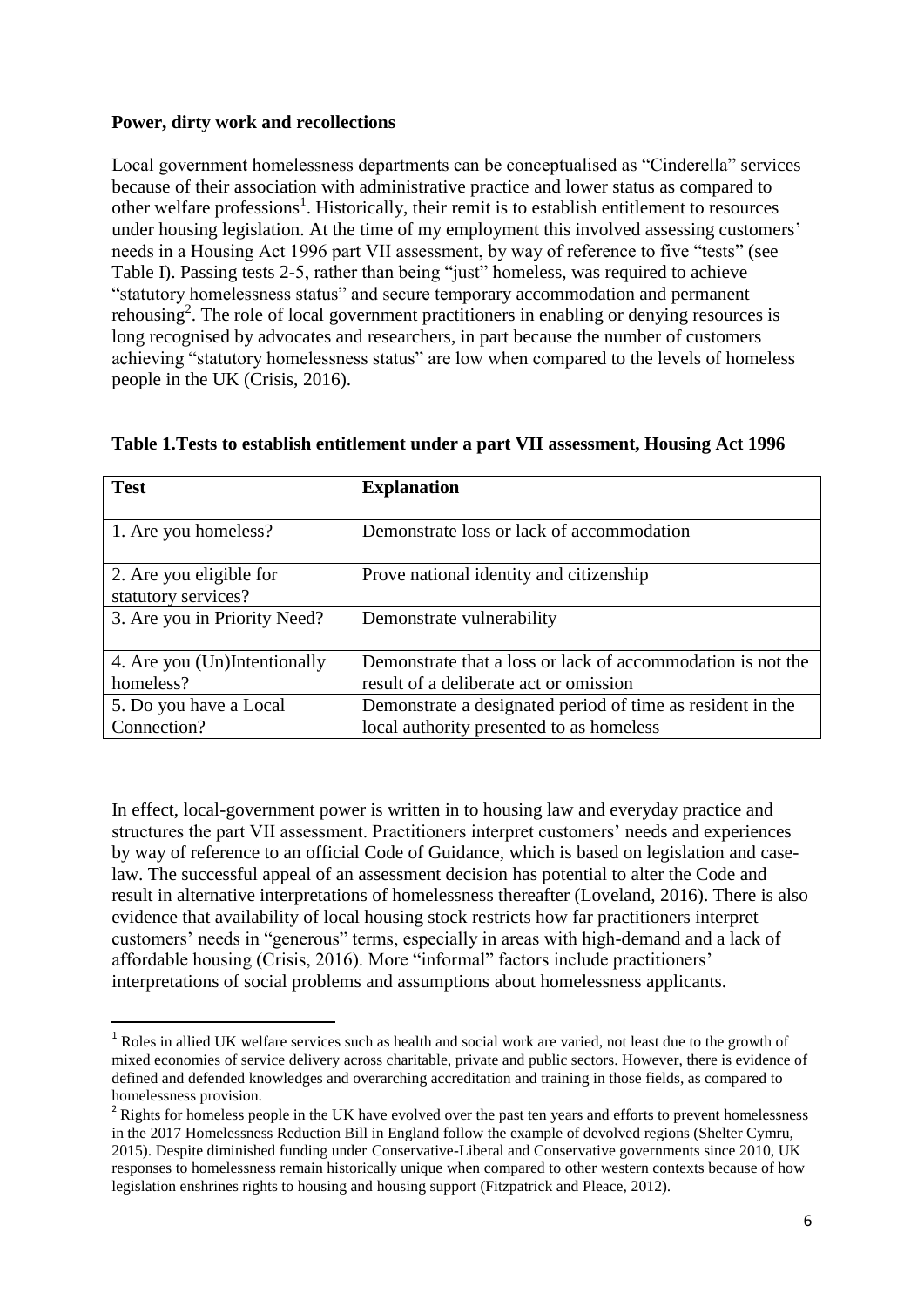Homelessness research suggests that single adults and childless couples may struggle to prove their complex needs (e.g. mental ill-health, addiction, offending) because of difficulty evidencing such issues and a lack of understanding from statutory practitioners (Cornes et al., 2011). There is also a body of evidence about "gatekeeping", where practitioners' decisions are structured by gendered, classed and raced assumptions about the users of services (Cramer, 2005; Jeffers and Hoggett, 1995).

Local government power is also historic and institutionalized. Homelessness legislation in the UK emerged out of campaigns from the 1960s, which highlighted the plight of poor families in urban "slums" (Shelter at 50, 2016). The developing social realism genre supported these campaigns, such as for film from famed director Cathy Come Home (1966). A harrowing sequence arrives in the closing minutes as various agents of the state remove and contain Cathy's children, leaving her to sleep on the streets<sup>3</sup>. This aspect of the film, when coupled with contemporary assessing practices, gestures to the role that statutory practitioners are invited to play in doing the "dirty work" of the state.

**.** 

<sup>&</sup>lt;sup>3</sup> The subsequent 1977 Homelessness Act worked against "splitting" families.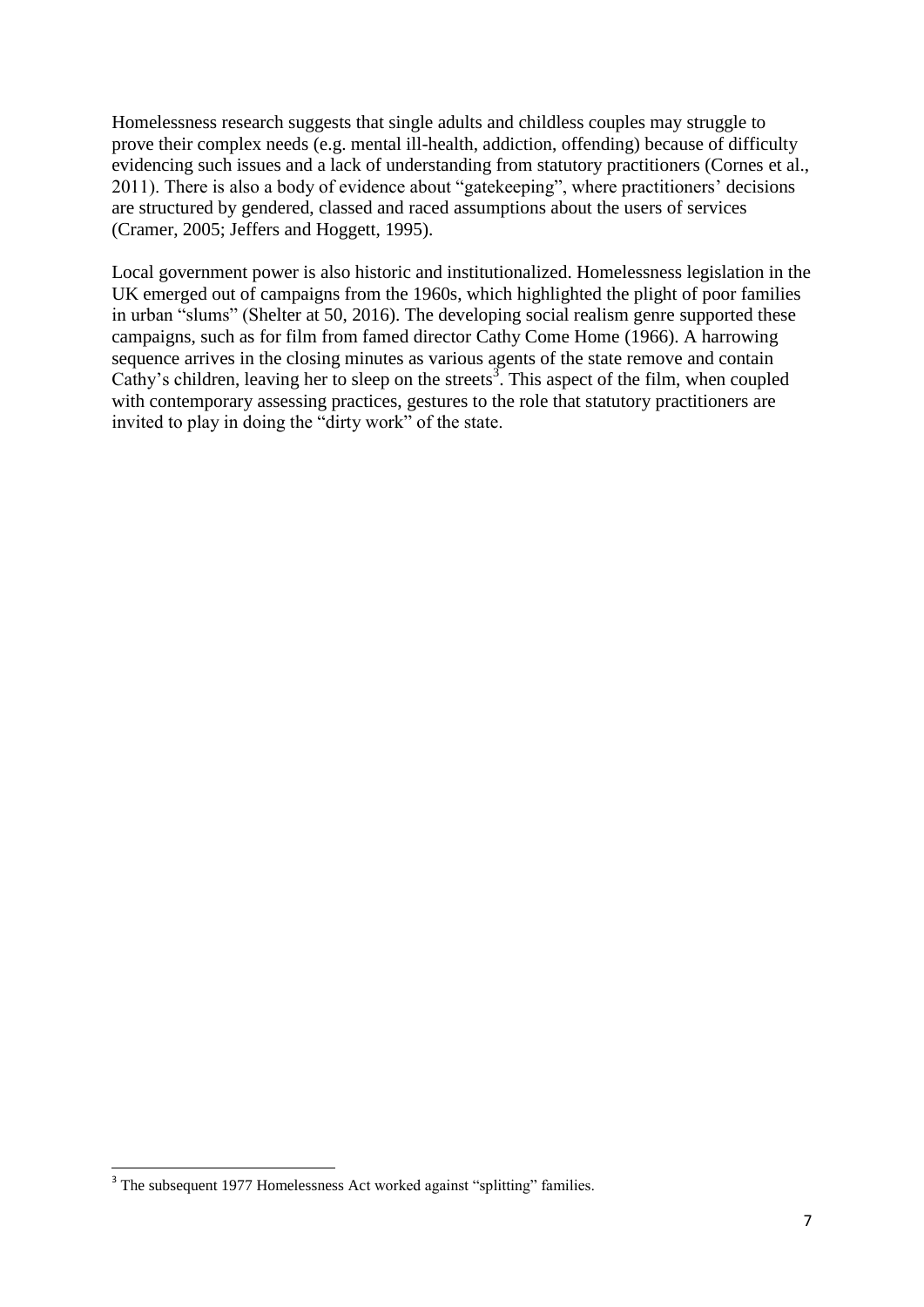#### **Dirty work**

"Dirty work" is a discourse on a set of practices, which involves dynamics of good and bad feeling. The concept describes jobs, activities and tasks as physically, symbolically, morally, socially and emotionally disgusting, contaminating, compromising and tainted, which can lead to others withdrawing and distancing themselves from the dirty worker (Hughes, 1958; Ashforth and Kreiner, 1999). The capacity to resist or even embrace dirty work designations is relationally structured by historic and institutional factors (Dick, 2005), subject to shifting professional status (Morriss, 2016), and experienced variably within worksites and across different interpersonal relations (McGregor, 2007).

Research into welfare work and dirty work is demonstrative of these dynamics. For example, it is historically argued that front-line practitioners working in mental ill-health fields are designated by self/others as dirty workers. However, in contemporary research Morriss' (2016) Advanced Mental Health Practitioners and McMurray and Ward's (2014) Samaritans helpline volunteers resist bad feeling, articulating pride in the skills and satisfaction involved in their job-roles. In social work, Walker's (2011) practitioners report how they are labelled "baby snatchers" by peers, who respond with derisory and mocking comments to their work; practitioners' subsequent resistance to revealing their roles creates cultures of silence indicative of the profession's disempowerment and inability to resist attacks. Gibson's (2015) social workers are anxious about making the wrong practice choices in a popular and political climate willing to shame and discipline practitioners because of perceived failings, specifically child deaths; these feelings are intensified in a vortex of under-resourced services and managerialist performance cultures. Overall, these research studies represent workers as committed practitioners who do difficult jobs in tough times and challenging contexts.

In contrast, when Humphries (2004) rails against social workers' involvement in enforcing state immigration controls, she indicates that they should feel a sense of shame because they are doing the state's dirty work; their complicity with racist actions means they have failed to live up to professional ideals. In doing this, Humphries claims a role for social workers in fighting oppressive state practices. The idea that social workers should be vigilant to state power when working with vulnerable service users is not new (Frost, 2016; Houston, 2015). Social work researchers have called on practitioners to give recognition to power's effects, and develop a morally and ethically driven social justice education for professionals entering the field (Beddoe and Keddell, 2016; McAuliffe et al., 2016), which includes realistic guidance about fighting for social change in neoliberalising worksites (Marston and McDonald, 2012). These works build on professional orientations that fit with ambitions for social justice and anti-oppressive practice. Indeed, they can be seen as struggles over social work's normative aspirations. In contrast, statutory homelessness work occupies a different practice space. While workers encounter vulnerability on a day-today basis and may have a social justice orientation at a personal level, there is no overarching mission, ethos or professional qualification that institutionalises these orientations and their "primary task" to assess customers has explicit regulatory effects. Personal recollections in the next section demonstrate how this can lead to statutory homelessness practitioners being positioned as "dirty workers" by practice and academic colleagues, who link their actions to oppressive power and inequalities.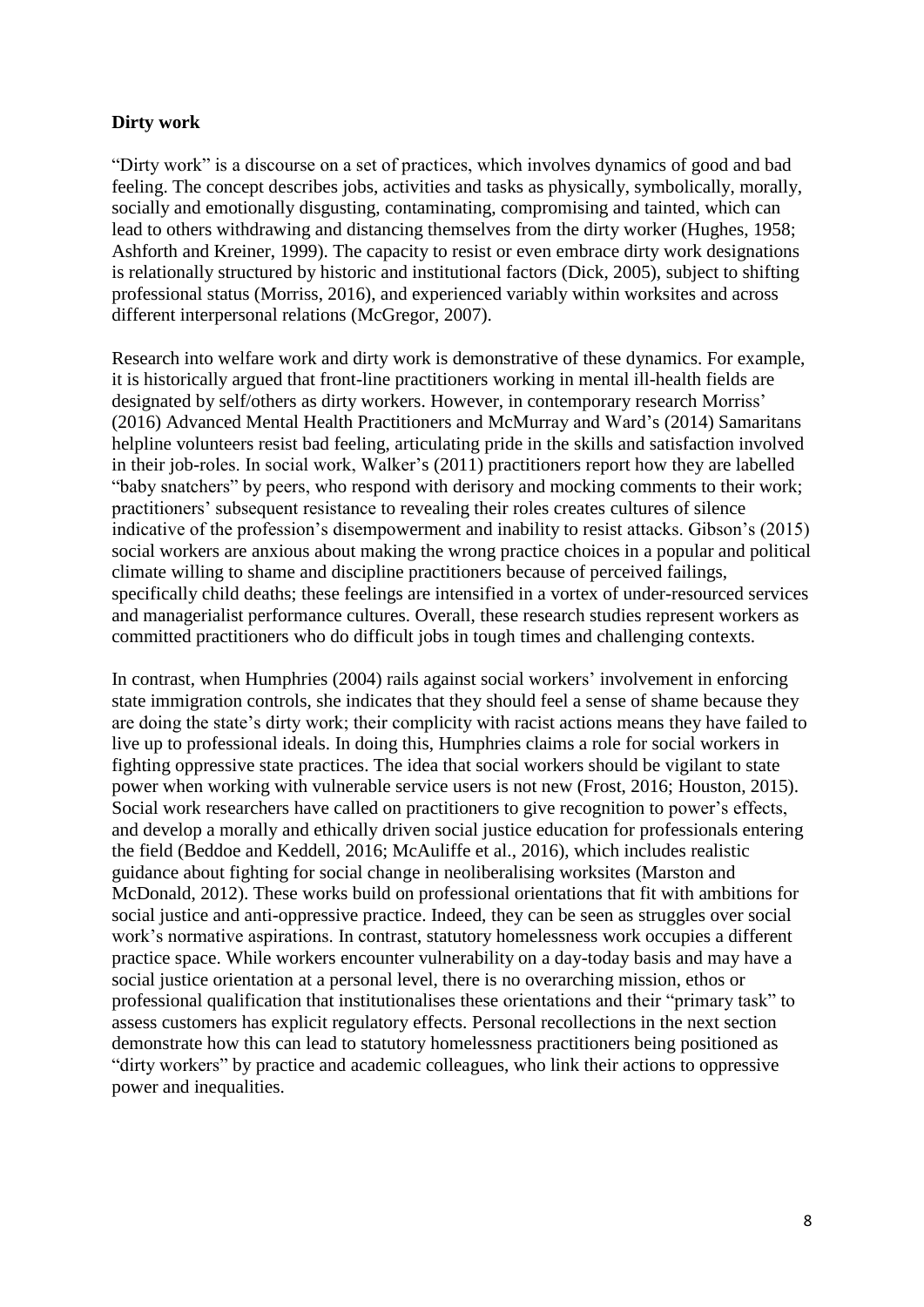# **Recollections**

1. 2004, "You have to move right now"

I am in charge of the team that manages temporary accommodation. We are told that the strategic group has changed contacts with private providers who deliver temporary accommodation. We spend the day moving customers from their accommodation into new housing. It is stressful. There are four of us on the case, sat in a row, making phone calls. I manage the process. Towards the end of the day there are still people who need moving, and who we have not been able to contact. I get a taxi to their temporary accommodation to tell them myself. It is winter: cold and dark. I am met by a representative of the accommodation. It feels like we are in it together in trying to get people out. I walk into a small studio attic flat, which houses a young woman and her new-born baby. It is warm inside. Her male partner is with them, but he is not living there. I tell them they have to move to a flat a few doors down. Today and now. Mum and baby feel to me to be settled there. There are belongings on shelve and in cupboards, there is a Moses basket on the floor with blankets. It feels like a home.

They hear the news from me and start packing. They just get on with it. The man starts picking things up purposefully, running things up and down the stairs. They get moving, physically, literally. The accommodation representative is standing on the stairs leading up to the attic flat. She says out loud how she thinks I am just great: so calm, making decisions, getting stuff done. A few days later the contracts change back to the original provider. Some, not all, customers are moved back. I think there was some kind of contractual dispute going on. The person who sent the directive to move customers had called me while we were getting people out of accommodation. I had said I was too busy to take the call. My manager is kind to me and pensive where she insists I need to be aware of hierarchies; they are my manager, I should have taken the call.

2. 2005, "What's the point in us being here?"

I am working part-time now, combining doctoral research with homelessness practice. My manager asks me to consult with local organisations. We are trying to be better as an organisation. We are known as being tough gatekeepers who deny services, who are rude and insensitive to our customers. We have a reputation. I invite people in from statutory and voluntary sector agencies: drop-in centres, supported housing, social housing, social services and campaigning organisations. The session takes place in a tiny cramped room around a small round table in the attic of our building. There are seven or eight of us, including me. I am the chair and the youngest. I introduce myself and my interest in doing the work. I explain that I am doing a PhD. It starts: "What's the point in us being here? Beyond your P-h-D that is" says a social worker, spelling out each letter with emphasis. They provide example after example of what we are doing badly, how terribly we treat our customers, how little we know, how wrong we are. Afterwards I feel shaken and want to cry. My manager and I talk it through; she stares at me like she does not know what to say to make it better.

3. 2006, "That was a shit presentation"

I present findings from my postgraduate research to peers; a study of statutory homelessness practitioners' attitudes towards their work. There is a quotation from Leanne, a "mixed-race" woman in her 30s, who says that she sometimes wants to say to people to "y'know, fuck off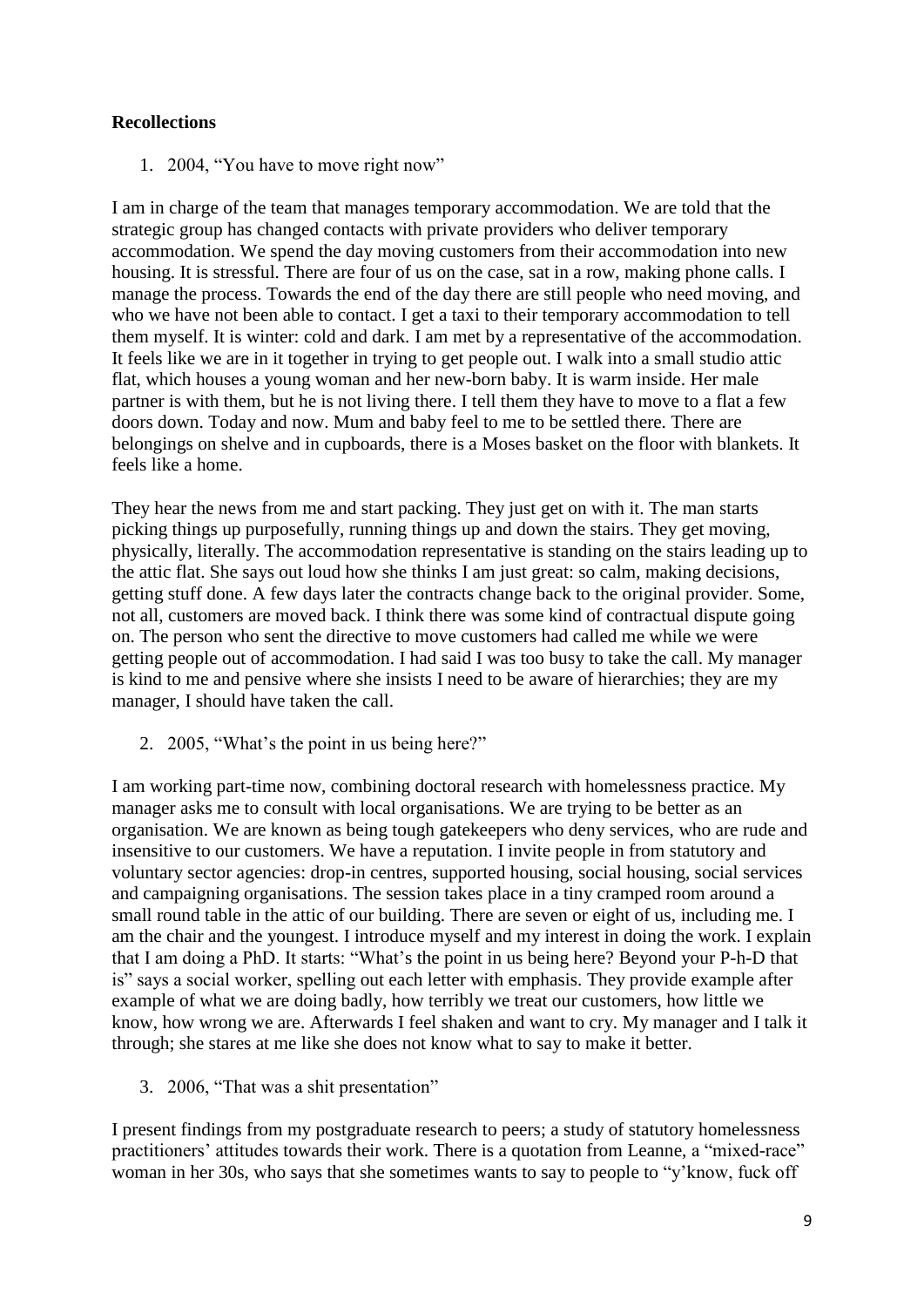back to where you came from". Leanne thinks she should not feel like this, says she knows it is bad, but she just does. I live in a small city. A friend catches up with me a few weeks later. "You know that presentation you did? I met people when I was out last night, they said they knew you. They thought it was really shit". Apparently, they thought I was agreeing with Leanne when I shared her views.

4. 2009, "I could never do that"

I am socialising with other researchers and explain my job. Someone responds: "I could never work there. You have to turn people away? I could never do that". It is said quickly and feels like a statement of fact, without drama, antagonism or anticipation of debate. It feels like a statement of me as someone doing something bad. The conversation moves on but I am stuck in that moment.

5. 2012, "So what, you just gave up?"

I am talking to an academic colleague who has researched front-line power in welfare practice. I share that I use their research in my writing and teaching. I explain that one reason why I left the job was because I thought I had too much power at too young an age; that after a time, it just did not feel right. He responds: "so what, you went and left someone less able to do the job? Nice one". This jars; it is different to normal reactions about my work.

### **Conclusions: shame and complicity**

In these five recollections I am positioned, and position myself, in different ways on the bases of my relationship to doing the dirty work of statutory homelessness practice. In recollections 2, 3 and 4, for example, I am called on to experience shame because of my complicity in practices that deny vulnerable people resources. As well as shame, resistance is also a feature of the recollections. First, there is resistance to multiple actors via actions, such as my refusal to engage with managers or embrace the accommodation representative's praise in recollection 1, and reactions, such as irritation and annoyance with academic colleagues in recollections 3 and 4. Feelings in the latter, in particular, are reflective of resistance to being positioned as someone who should feel shame (Barbalet, 2005). Second, resistance features through my own refusals to come to judgment about the work. This is not only evident through my resistant reactions to others' desires to position me and the work as good or bad, but also through how shame felt. Encounters were neither mundane and benign, nor agonising, heavy and excoriating. It is more accurate to describe affective surges, memories that linger, discomfort without clarity or resolution, and expressions of doubt that lurk in the post hoc. These affective responses suggest that shame's effects feel like incursions and prompts into I thought I was, rather than transformative interventions. Clarifying my feeling states is part of insisting on my experiences of a negotiated, uncertain and occasionally alienated relationship to a range of actors and practices associated with the work (Fortier, 2017).

The point of emphasising personal resistances and feeling states to shame is not to suggest that this emotion should not be a part of conversations about how to achieve social and redistributive justice for vulnerable people. Experiencing marginalisation in grossly unequal societies generates shame for poor people (Frost and Hoggett, 2008), and is intensified through day-to-day encounters such as for accessing welfare services (Connelly, 2010).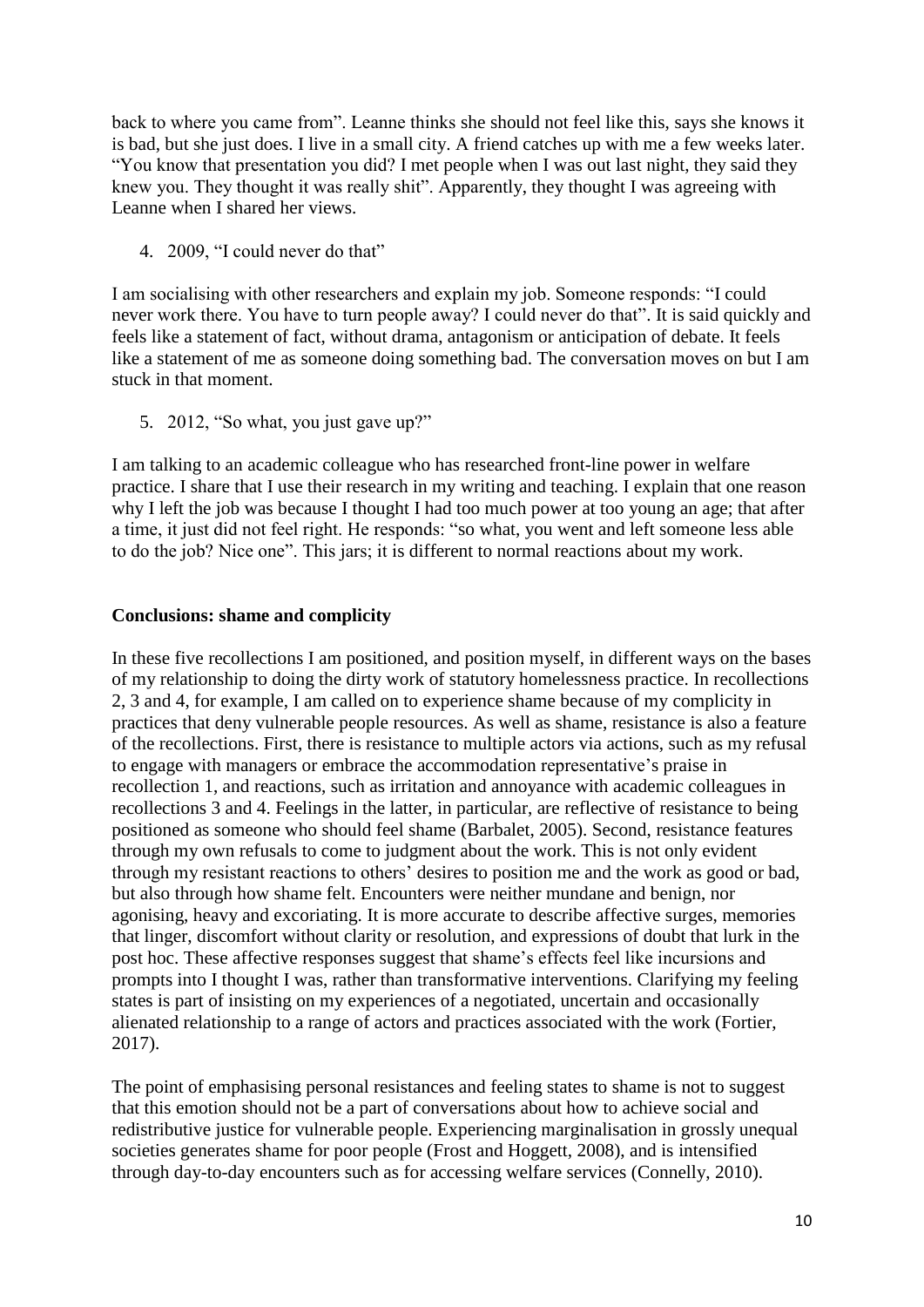Indeed, recollections demonstrate that I, and others, exercised power with material effects: upheaving families from their homes (recollection 1), rejecting people from services through discretionary judgment (recollection 2), oppressive responses (recollection 3) and formal assessing practices (recollection 4). However, to read shame dynamics in the recollections at face-value – i.e., to position statutory homelessness practitioners as individuals who should experience shame because of how they exercise power, or even to then celebrate their resistances to this (as in recollection 5) – would delimit a deepened critical understanding of what is being played out. Specifically, it would miss how these dynamics are suggestive of how the move to shame (shaming others and self-shaming) works against ambivalence; how it coheres human subjectivity and social structures in ways that fix these bodies and entities and what attachments of good/bad feeling to these phenomena conceal.

This is where recollection 5 becomes significant. Here, I introduce my departure from my role in a performatively apologetic way; as if my colleague would understand why it was just wrong for me to be doing it; "my age and naivety mean I am ill-equipped to responsibly manage the power at my disposal". Questioning this move to self-shaming matters, even though on face value it signifies my personal shifts to a more explicitly social justice orientations. This is because the move I make here rejects a more complicated and relational understanding of complicity in social welfare institutions by taking these phenomena outside of myself material and imagined sense (Hunter, 2015, p. 173); realities, as understood in this paper, fade here.

Writing on Australia as a settler colonial state, racial domination and potential for a more "response-able" future, Elspeth Probyn-Rapsey (2007) argues that using accounts of domination (and resistance) to expose oppressive power are less productive than understanding complicity, in the fight for social and racial justice. She conceptualises complicity as structural and networked in contrast to shame's more guilt-ridden and individualising connotations. Probyn-Rapsey offers a spatial and temporal approach when describing shame as vertical, individualised, deep, and chronologically ordered, referring to one-off and exceptional events, in contrast to complicity's horizontal and networked breadth; a multiple and "sideways" condition of relations and encounters between others (p. 68). The author demonstrates complicity as a structural relationship that exists in multiple and networked forms, which demands a more historical and critical reading of actions. This is because complicity is part of the wider conditions of living, working, existing and investing in states of domination, and the ways that these are patterned through human actors' multiplicities, biographies, and relations, and link to individual and collective questions of power and nationhood.

Shona Hunter's (2015) critique of state relationalities expands Probyn-Rapsey's argument, because the author theorises multiplicities to demonstrate the social relations of governance as constituted by, and constitutive of, racialised, gendered and classed power and inequalities. Hunter thinks about everyday interactions, actions and practices as "negotiating already existing entities and the negotiations themselves as bringing the entities into being" in a material and moral, ethical and political sense. Underpinning this approach is a conception of human subjectivity and group relations, which understands that the person and the group are the products of relations that appear singular from the outside, but are made up of difference (multiplicity) from the inside (p. 172). The processes through which singularity coheres to foreclose multiplicity, described as "relational politics", "relational choreographies" and "feeling work", are central to Hunter's argument. This is because they reveal practices that attach hierarchically ordered emotions to various state subjects and objects, including policy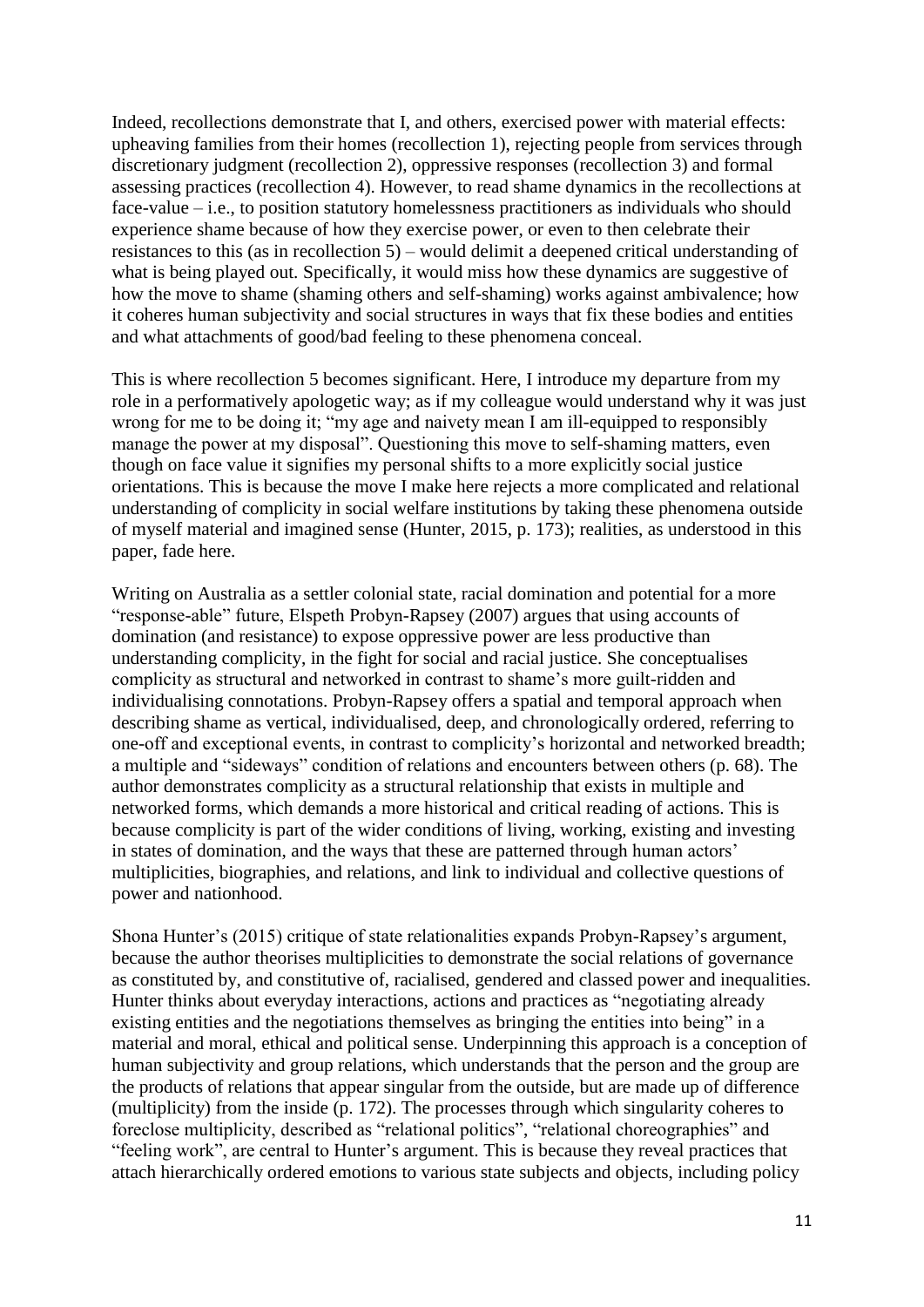and practice actors, legislation, institutions, local-government and the central-state. These attachments are power-driven insofar as they attach the cause of bad feeling to subjects/objects and demonstrate refusals to engage with a wider set of structural dynamics. Specifically, in Hunter's critique, social actors submit to their desires to see the bad/oppressive state as an entity outside of themselves; as something they not relationally constituted by and through; this is, for Hunter, a very neoliberal suicide (Hunter, 2015, p. 5).

To conclude, tracking "our" complicities in the social relations of state structures in empirical, conceptual and theoretical terms (Cooper, 2016) remains a task for future critical practice research. The recollection-as-method approach provides a methodology for this work by demonstrating an alternative way to understand the realities of welfare work. It argues that understanding how resistance and complicity operate in less conscious and more structural ways, and via everyday actions, is important for unpicking the social relations of social welfare institutions and how binaries of good/bad feeling are central to these processes. Ultimately, exploring relationships between power, the emotions and governing practices, and maintaining the significance of ambivalence via engagement with personal experiences, is important for an ontologically driven understanding of the interventions required for antioppressive social change across the social worlds of policy-practice life.

### **References**

Ahmed, S. (2004), The Cultural Politics of Emotion, Routledge, New York, NY.

Ashforth, B.E. and Kreiner, G.E. (1999), " 'How can you do it?' Dirty work and the challenge of constructing a positive identity", Academy of Management Review, Vol. 24 No. 3, pp. 413 434.

Barbalet, J. (2005), "Weeping and transformations of self", Journal for the Theory of Social Behaviour, Vol. 35 No. 2, pp. 125-141.

Barnes, M. and Prior, D. (Eds) (2009), Subversive Citizens: Power, Agency and Resistance in Public Services, Policy Press, Bristol.

Beddoe, L. and Keddell, E. (2016), "Informed outrage: tackling shame and stigma in poverty education in social work", Ethics and Social Welfare, Vol. 10 No. 2, pp. 149-162. Bergson, H. (1911), Matter and Memory, Swan Sonnenschein, London.

Bondi, L. (2005), "Making connections and thinking through emotions: between geography and psychotherapy", Transactions of the Institute of British Geographers, Vol. 30 No. 4, pp. 433-448.

Cathy Come Home (1966), Film, Directed by Ken Loach, BBC.

Clarke, J., Bainton, D., Lendvai, N. and Stubbs, P. (2015), Making Policy Move: Politics of Translation and Assemblage, Policy Press, Bristol.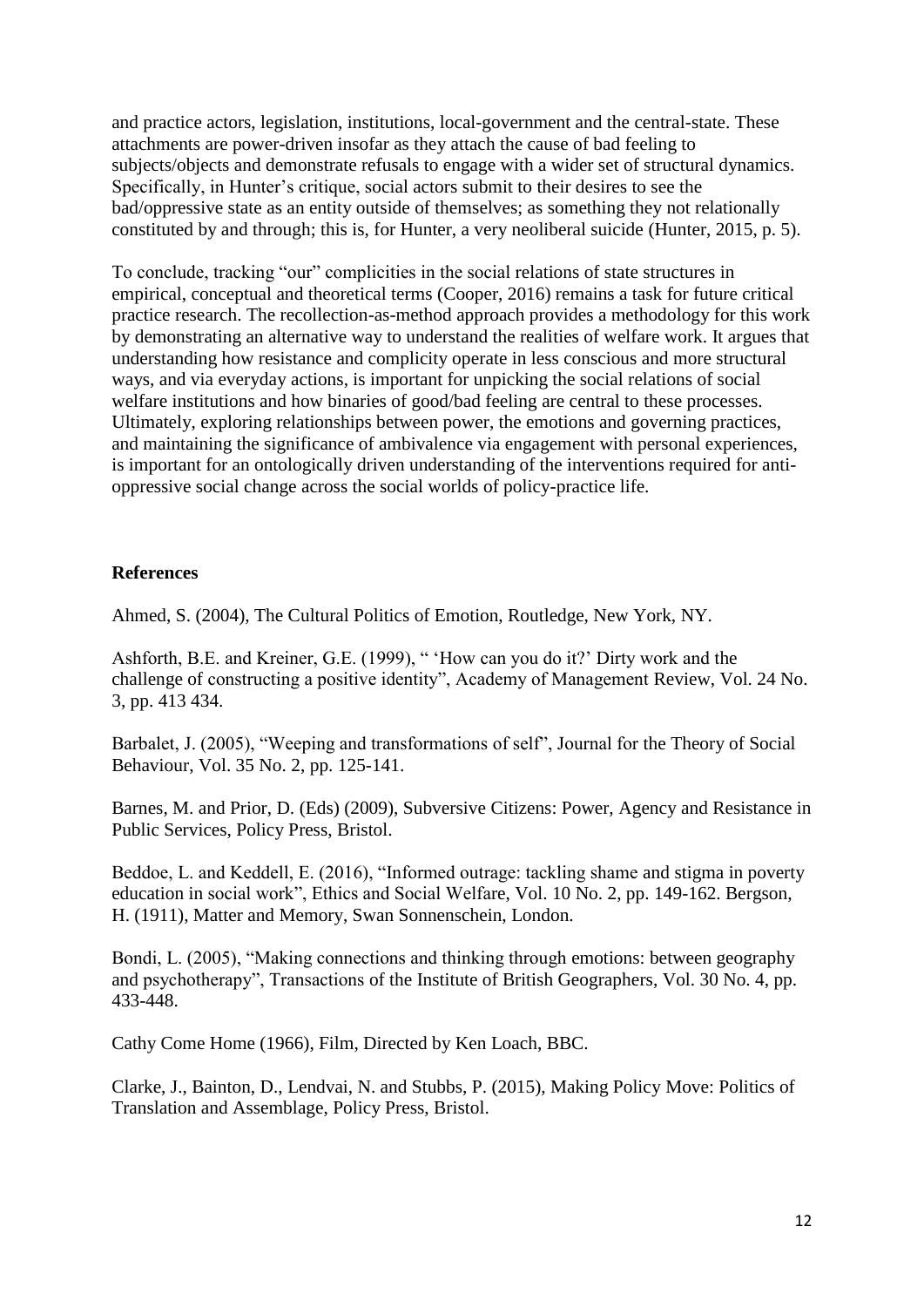Connelly, K. (2010), " 'What body part do I need to sell?': poetic re-presentations of experiences of poverty and fear from low-income Australians receiving welfare benefits", Creative Approaches to Research, Vol. 3 No. 1, pp. 16-41.

Cooper, D. (2016), "Transformative state publics", New Political Science, Vol. 38 No. 3, pp. 315-334.

Cornes, M., Joly, L., Manthorpe, J., O'Halloran, S. and Smythe, R. (2011), "Working together to address multiple exclusion homelessness", Social Policy & Society, Vol. 10 No. 4, pp. 513-522.

Cornforth, S., Lang, S. and Wright, J. (2012), "Writing ourselves in Waikawa: bitter (sweet) waters", Emotion, Space and Society, Vol. 4 No. 3, pp. 156-163.

Cramer, H. (2005), "Informal and gendered practices in a homeless persons unit", Housing Studies, Vol. 20 No. 5, pp. 737-751.

Crisis (2016), "The homelessness legislation: an independent review of the legal duties owed to homeless people", Crisis, London.

Dick, P. (2005), "Dirty work designations: how police officers account for their use of coercive force", Human Relations, Vol. 58 No. 11, pp. 1363-1390.

Dobson, R. (2009), "'Insiderness', 'involvement' and emotions: impacts for methods, 'knowledge' and social research", People, Place & Policy Online, Vol. 3 No. 3, pp. 183-195.

Dobson, R. (2015), "Power, agency, relationality and welfare practice", Journal of Social Policy, Vol. 44 No. 4, pp. 687-705.

Fitzpatrick, S. and Pleace, N. (2012), "The statutory homelessness system in England: a fair and effective rights-based model?", Housing Studies, Vol. 27 No. 2, pp. 232-251.

Fortier, A.M. (2017), "The psychic life of policy: desire, anxiety and 'citizenisation' in Britain", Critical Social Policy, Vol. 37 No. 1, pp. 3-21.

Froggett, L. (2002), Love, Hate and Welfare, Policy Press, Bristol.

Frost, L. (2016), "Exploring the concepts of recognition and shame for social work", Journal of Social Work Practice, Vol. 30 No. 4, pp. 431-446.

Frost, L. and Hoggett, P. (2008), "Human agency and social suffering", Critical Social Policy, Vol. 28 No. 4, pp. 438-460.

Gibson, M. (2015), "Social worker shame in child and family social work: inadequacy, failure and the struggle to practice humanely", Journal of Social Work Practice, Vol. 28 No. 4, pp. 417-431.

Gunaratnam, Y. and Lewis, G. (2001), "Racialising emotional labour and emotionalising racialized labour: anger, fear and shame in social welfare", Journal of Social Work Practice, Vol. 15 No. 2, pp. 131-148.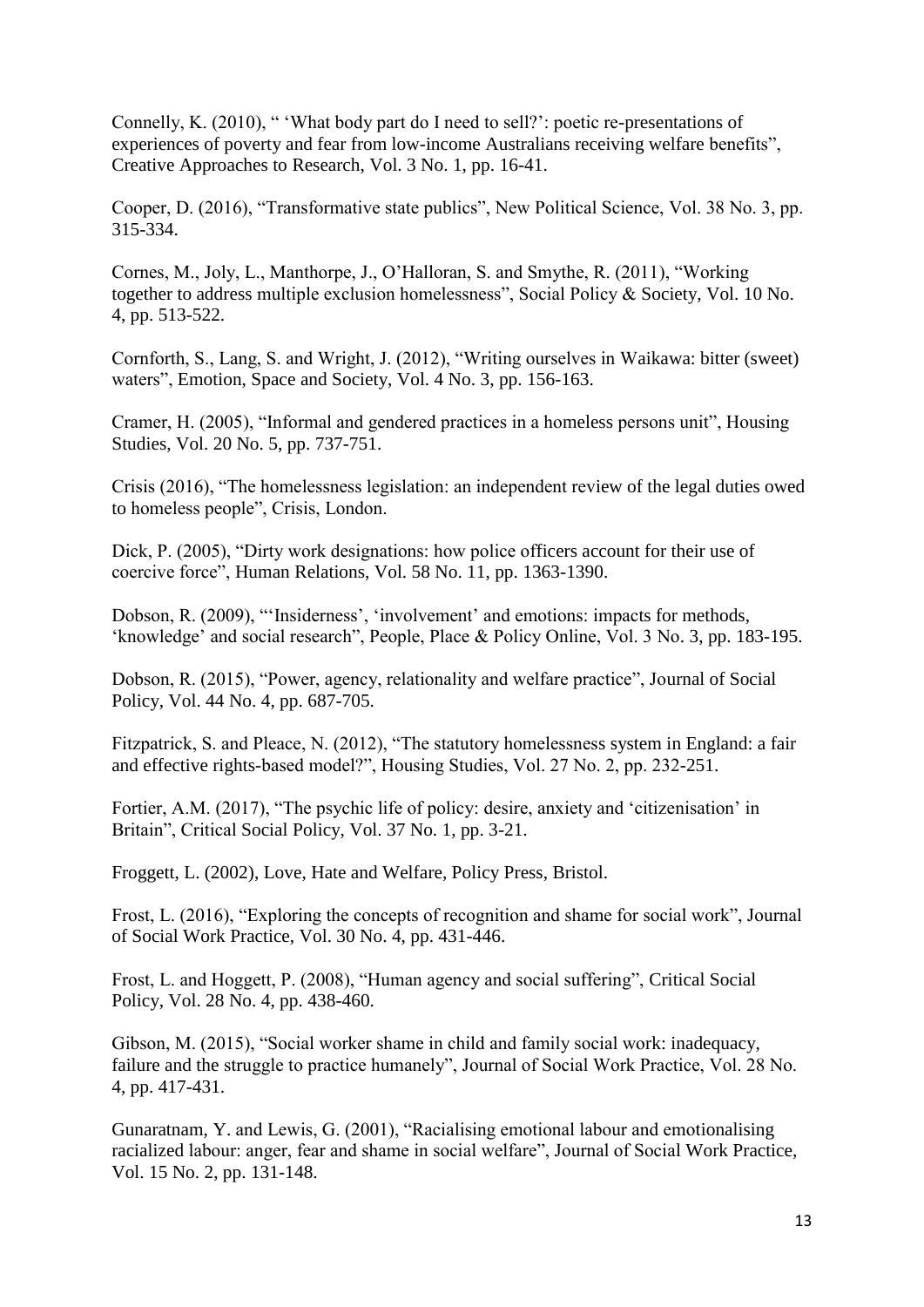Haug, F. (1987), Female Sexualisation: A Collective Work of Memory, Verso, London.

Hekman, S. (1997), "Truth and method: feminist standpoint theory revisited", Signs, Vol. 22 No. 2, pp. 341-365.

Hoggett, P. (2006), "Conflict, ambivalence and the contested purpose of public organisations", Human Relations, Vol. 59 No. 2, pp. 175-194.

Houston, S. (2015), "Empowering the 'shamed' self: recognition and critical social work", Journal of Social Work, Vol. 16 No. 1, pp. 3-21.

Hughes, E. (1958), Men and their Work, The Free Press, Glencoe, IL.

Humphries, B. (2004), "An unacceptable role for social work: implementing immigration policy", British Journal of Social Work, Vol. 34 No. 1, pp. 93-107.

Hunter, S. (2003), "A critical analysis of approaches to the concept of social identity in social policy", Critical Social Policy, Vol. 23 No. 3, pp. 322-344.

Hunter, S. (2015), Power, Politics and the Emotions: Impossible Governance? Routledge, London.

Hustvedt, S. (2011), "Three emotional stories: reflections on memory, the imagination, narrative, and the self", Neuropsychoanalysis, Vol. 13 No. 2, pp. 187-196.

Jeffers, S. and Hoggett, P. (1995), "Like counting deckchairs on the Titanic: a study of institutional racism and housing allocations in Haringey and Lambeth", Housing Studies, Vol. 10 No. 3, pp. 325-344.

Kitchen, J., Tidwell, D. and Fitzgerald, L. (2016), "Self-study and diversity: looking back, looking forward", in Kitchen, J., Fitzgerald, L. and Tidwell, D. (Eds), Self-Study and Diversity, Sense Publishers, Boston, MA, pp. 1-10.

Law, J. and Singleton, V. (2014), "ANT, multiplicity and policy", Critical Policy Studies, Vol. 53 No. 4, pp. 379-396.

Lewis, G. (1996), "Situated voices: black women's experience and social work", Feminist Review, Vol. 53, pp. 24-56.

Lewis, G. (2000), Race, Gender, Social Welfare Encounters in a Postcolonial Society, Polity Press, Bristol.

Lewis, G. (2009), "Animating hatreds: research encounters, organisational secrets, emotional truths", in Ryan-Flood, R. and Gill, R. (Eds), Secrecy and Silence in the Research Process: Feminist Reflections, Routledge, Abingdon, pp. 211-227.

Leys, R. (1994), "Traumatic cures: shell shock, Janet, and the question of memory", Critical Inquiry, Vol. 20 No. 4, pp. 623-662.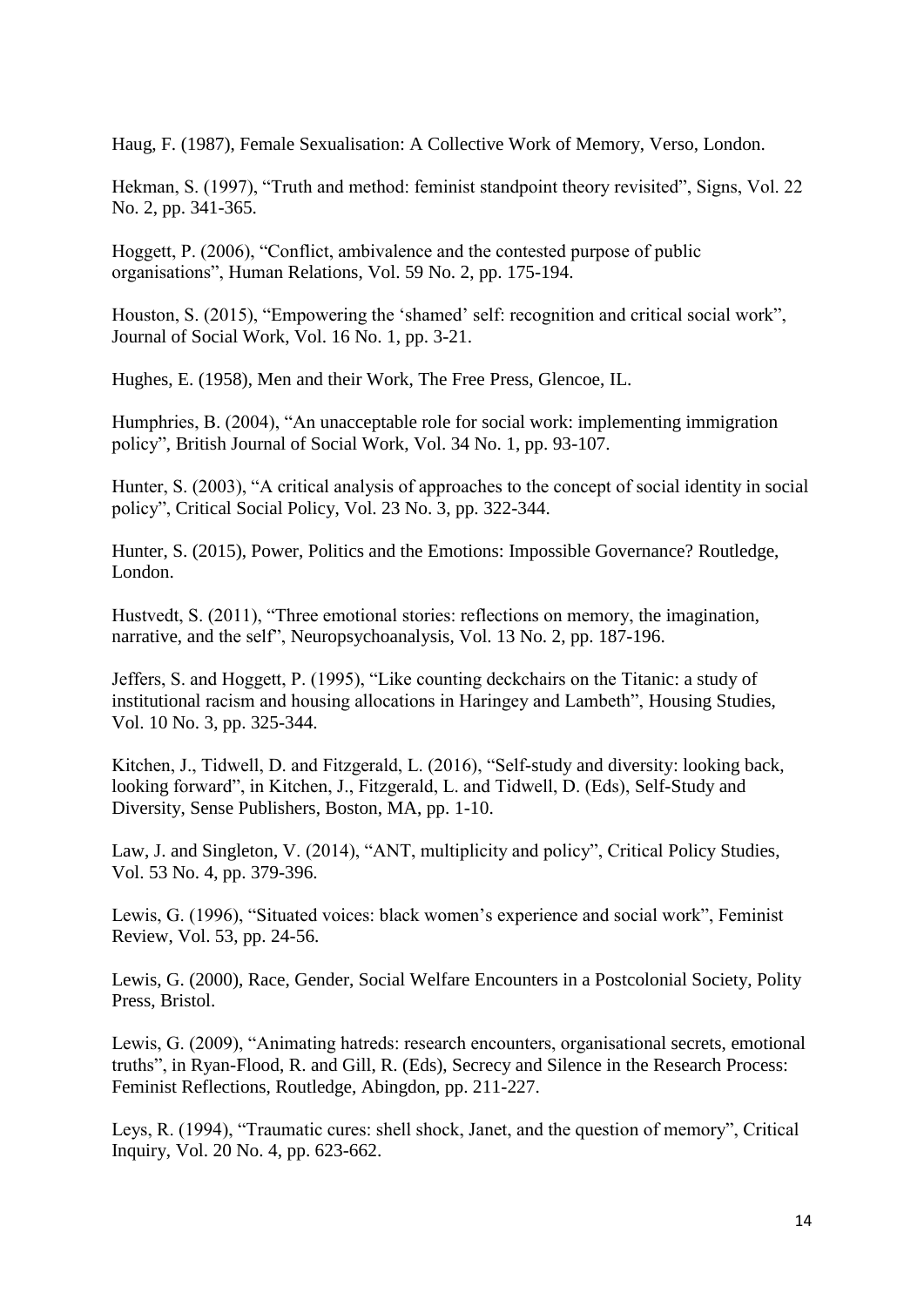Lorde, A. (1984), Sister Outsider, Crossing Press, Berkeley, CA.

Loveland, I. (2016), "Changing the meaning of 'vulnerable' under the homelessness legislation", Journal of Social Welfare and Family Law.

McAuliffe, D., Williams, W. and Briskman, L. (2016), "Moral outrage! Social work and social welfare", Ethics and Social Welfare, Vol. 10 No. 2, pp. 87-93.

McGregor, J. (2007), "'Joining the BBC (British Bottom Cleaners)': Zimbabwean Migrants and the UK care industry", Journal of Ethnic and Migration Studies, Vol. 33 No. 5, pp. 801- 824.

McMurray, R. and Ward, J. (2014), "'Why would you want to do that?': defining emotional dirty work", Human Relations, Vol. 67 No. 9, pp. 1123-1143.

Marston, G. and McDonald, C. (2012), "Getting beyond 'heroic agency' in conceptualising social workers as policy actors in the twenty-first century", British Journal of Social Work, Vol. 42 No. 6, pp. 1022-1038.

Mohanty, C.T. (1992), "Feminist encounters: locating the politics of experience", in Barrett, M. and Phillips, A. (Eds), Destabilizing Theory: Contemporary Feminist Debates, Polity Press, Cambridge, pp. 74-92.

Moraga, C. and Anzaldúa, G. (1983), This Bridge Called my Back, 2nd ed., SUNY Press, Albany, NY.

Morriss, L. (2016), "AMHP work: dirty or prestigious? Dirty work designations and the approved mental health professional", British Journal of Social Work, Vol. 46 No. 3, pp. 703- 718.

Mullings, B. (1999), "Insider or outsider, both or neither: some dilemmas of interviewing in a cross-cultural setting", Geoforum, Vol. 30 No. 4, pp. 337-350.

Nayak, S. (2015), Race, Gender and the Activism of Black Feminist Theory, Routledge, London.

Newman, J. (2012), "Beyond the deliberative subject? Problems of theory, method and critique in the turn to emotion and affect", Critical Policy Studies, Vol. 6 No. 4, pp. 467-479.

Onyx, J. and Small, J. (2001), "Memory-work: the method", Qualitative Inquiry, Vol. 7 No. 6, pp. 773-786.

Probyn, E. (2005), Blush: Faces of Shame, University of Minnesota Press, Minneapolis, MN.

Probyn-Rapsey, E. (2007), "Complicity, critique and methodology", Ariel, Vol. 38 Nos 2-3, pp. 65.

Rich, A. (1986), "Notes on a politics of location", in Rich, A. (Ed.), Blood, Bread, and Poetry, Norton, New York, NY, pp. 210-231.